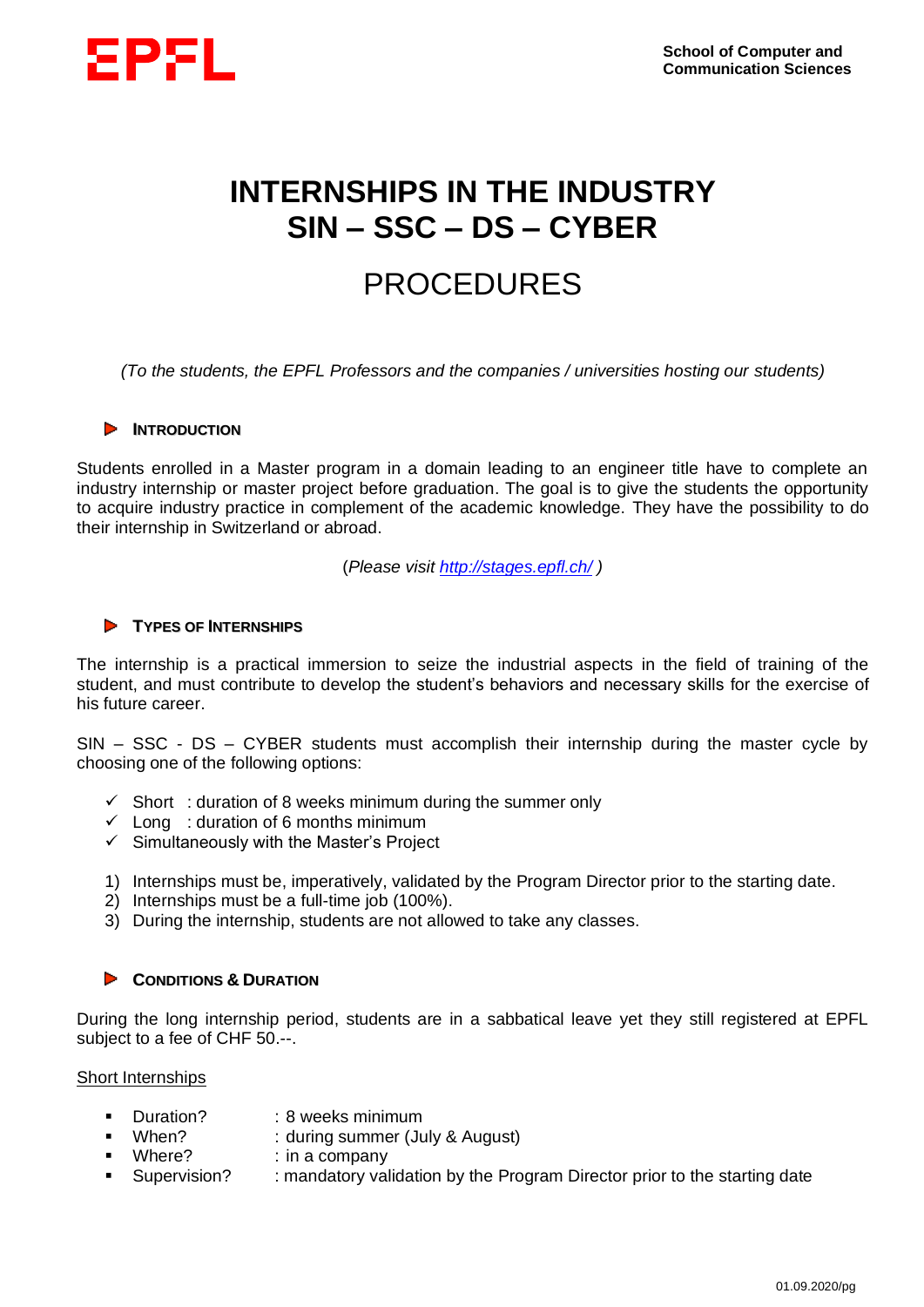

# Long Internships

- Duration? : 6 months minimum at 100%
	- When? : in Spring starting as of February  $15<sup>th</sup>$ in Autumn staring as of July  $15<sup>th</sup>$
- Where? : in a company
- Supervision? : mandatory validation by the Program Director prior to the starting date

# Master's Projects in the industry

- Duration? : 6 months (26 weeks) When? : Autumn semester: from August 1st to October 1st
- → *(Cyber students: from September 1st to October 1st)* Spring semester: from February 15th to March 1st Where? : in a company
- Supervision? : supervised by an IC Professor *(refer to the [master's project procedures\)](https://www.epfl.ch/schools/ic/wp-content/uploads/2021/05/MASTER-THESIS-Regulations-ENG-02.09.2020.pdf)*

# **EVALUATION**

# Short and Long Internships

At the end of the internship period, a survey is sent to the company's supervisor who will appraise the student's performance.

Following this evaluation, the Program Director will decide whether the internship will be validated or not.

# Master's Project

The EPFL Professor who supervises the project is responsible for the evaluation. (*Please refer to the [master's project procedures\)](https://www.epfl.ch/schools/ic/wp-content/uploads/2021/05/MASTER-THESIS-Regulations-ENG-02.09.2020.pdf)*

# **PROCEDURE**

Students are responsible for finding an internship; nevertheless, the sections will help in this process by providing an access to the internship portal which contains a large number of proposals every semester.

The sections possess a database with more than 3'000 contacts in companies throughout the world. Each semester, through this database, placement proposals are available to students.

In no case, the sections are responsible for finding them an internship.

*If the student finds an internship without passing by the portal, he/she must validate the internship content by sending an email to the internship program assistant.*

# Short or long Internships

▪ Complete the internship agreement and submit it signed to the internship office before the starting date of the internship.

# Master's Project in the industry or in another \*university

▪ Submit the description of the master's project to the internship's office by completing the *"Validation of the Topic"* form*.*